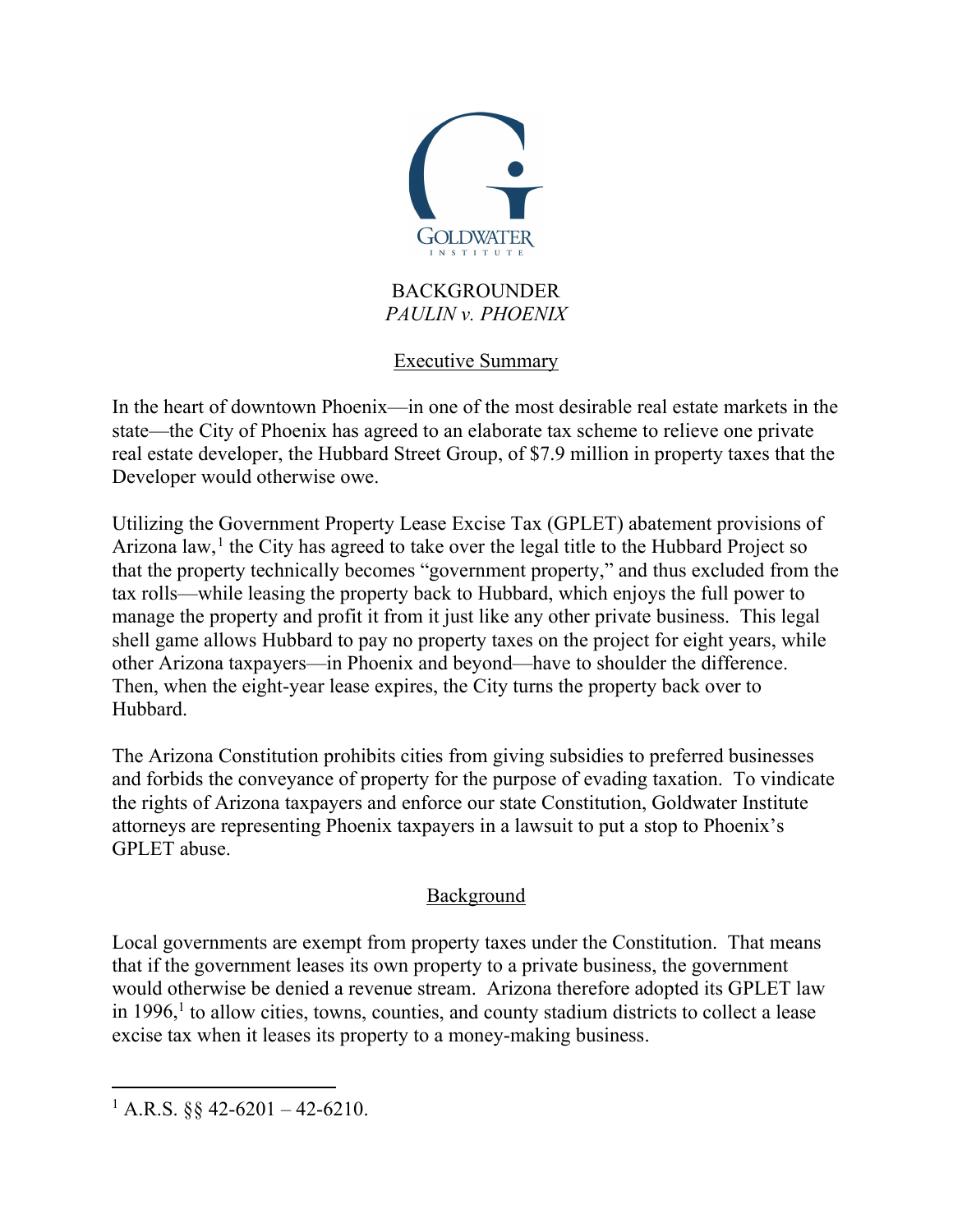But in practice, local governments routinely abuse their powers under the GPLET law in order to give sweetheart deals to private businesses—which fosters cronyism and raises the proportionate tax burden of other taxpayers.

It works this way: by taking technical ownership of private property—which ordinarily would be subject to property taxes—and then leasing it back to the private party, while allowing that private party full control over the property, the government can create a special tax break for the lessee that in practice is identical to handing over a cash subsidy. The result is a lower revenue stream for the government, and an effective tax increase for local residents—but politicians can take credit for the fact that a new business has opened in town, and the business enjoys a cushy tax write-off.

Cities can also abate property taxes altogether for eight years if the property is in a "slum or blighted area" within a central business district.<sup>[2](#page-1-0)</sup> But although that was intended as a way to encourage businesses to improve depressed locales, the fact is that municipalities have been pushing the boundaries of "slum or blight" for decades. Today, GPLET tax abatements are even available in some of the highest-priced real estate locations in Arizona. That includes the Hubbard Project, located in a bustling, highly trendy area of downtown Phoenix.

Hubbard currently pays property taxes on vacant parcels of land that it owns. But it will no longer be required to do so after it builds the Hubbard Project, a 26-story multi-family residential development located on the southeast corner of Sixth and Garfield Streets in downtown Phoenix. The construction costs for the Hubbard Project are estimated at \$86.9 million. Hubbard expects at least a 5.56 percent return on the Project, but the City has agreed to *increase* its profits to 6.51 percent through a taxpayer-financed abatement and reduction of property tax.

The City entered into a development agreement with Hubbard that relieves the developer of its existing property tax burden for eight years through the type of shell game described above. The Developer and the City estimate that the value of this tax abatement over the course of the eight-year lease is more than \$6.6 million—but it is likely approximately \$7.9 million.

In exchange for that multi-million dollar tax abatement, Hubbard agrees to pay the City \$525,000 in rent payments, as well as \$32,000 in payments to two school districts, and to dedicate ten percent of the residential units of the development for "Workforce Housing"—but only during the eight years of the lease.

<span id="page-1-0"></span> $^{2}$  A.R.S. § 42-6209.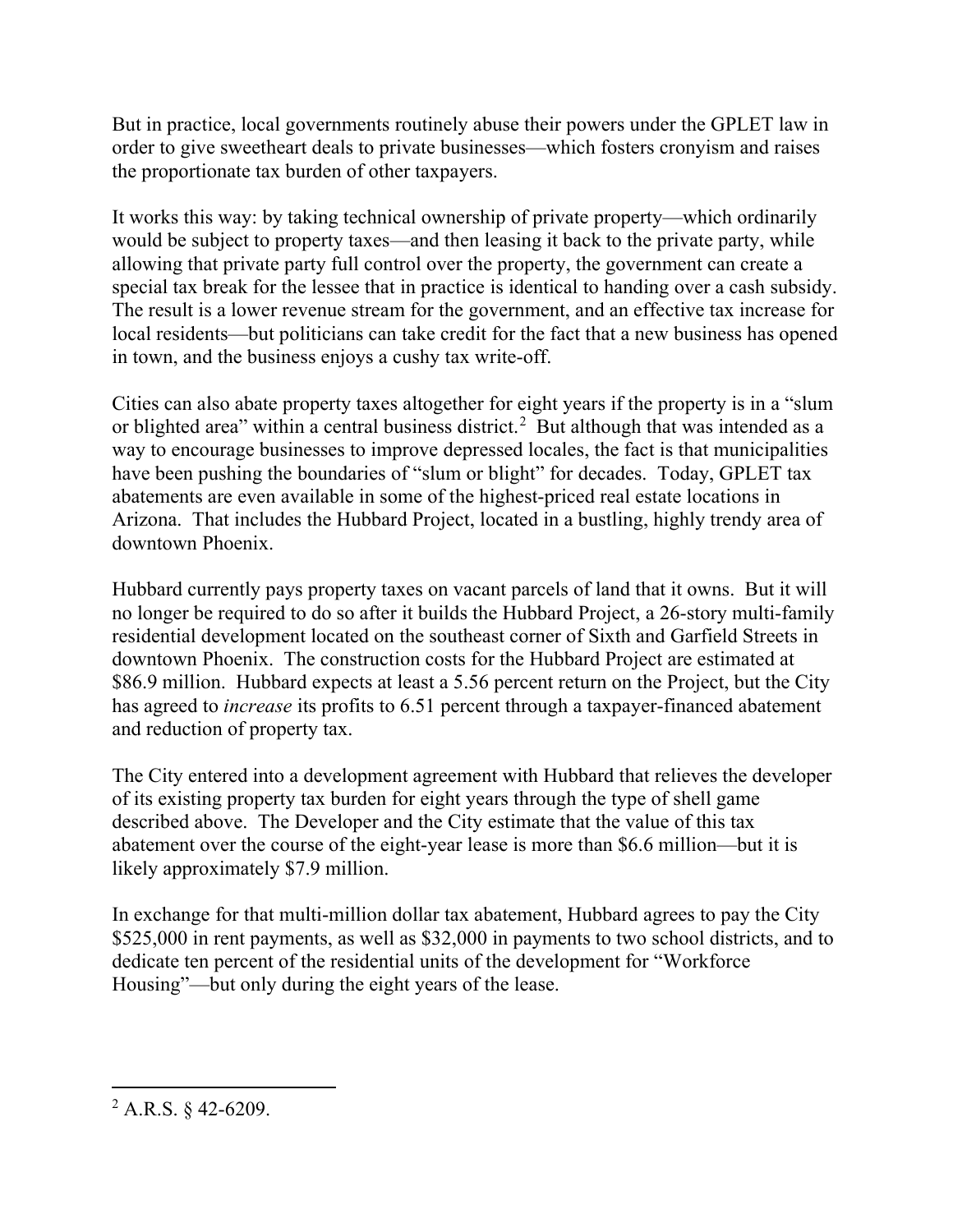### The Law

The Arizona Constitution prohibits governments from subsidizing private businesses and prohibits the conveyance of property for the purpose of evading taxes that would otherwise be due. The GPLET subsidy in the Hubbard Project violates both of these provisions.

## *Gift Clause*

The Arizona Constitution's Gift Clause forbids the state and its subdivisions from "mak[ing] any donation or grant, *by subsidy or otherwise*, to any individual, association, or corporation."<sup>[3](#page-2-0)</sup> As the state's courts have explained, the purposes of the Gift Clause are to prevent the "depletion of the public treasury or inflation of public debt by [public entities] engag[ing] in non-public enterprise,"<sup>[4](#page-2-1)</sup> and to prevent government entities from "giving advantages to special interests."<sup>[5](#page-2-2)</sup>

In cases involving the Gift Clause, Arizona courts have said that the government may only give taxpayer money to a private entity if (1) doing so serves a public purpose and (2) the private party gives back "proportionate consideration"—a term which means that the recipient of public funds gives goods or services back to the public that are of equivalent value to the money the private party receives.<sup>[6](#page-2-3)</sup> More simply, government can *buy* things from private parties—but cannot give money away, or spend so much for things of small value that the expenditures become the equivalent of a gift.

The Hubbard Project fails this simple test. For one thing, the City receives inadequate consideration in exchange for its \$7.9 million subsidy to Hubbard. The arrangement also fails to achieve public purpose because the favorable tax treatment benefits only the Developer, not the public, and the City doesn't exercise sufficient control over the operations of the Hubbard Project to ensure that any public purpose is accomplished.

In fact, in June 2020, a Maricopa County Superior Court Judge struck down a nearly identical GPLET subsidy that Phoenix gave to the developer of another high-rise residential building.<sup>[7](#page-2-4)</sup> In that case, the Court observed:

If Arizona law prohibits grossly disproportional benefits to be paid to a developer, and if payments under a future GPLET agreement must more

<span id="page-2-0"></span> $3$  Ariz. Const. art. IX,  $\S$  7.

<span id="page-2-1"></span><sup>4</sup> *Town of Gila Bend v. Walled Lake Door Co*., 107 Ariz. 545, 549 (1971).

<span id="page-2-2"></span><sup>5</sup> *Wistuber v. Paradise Valley Unified Sch. Dist.*, 141 Ariz. 346, 349 (1984).

<span id="page-2-3"></span><sup>6</sup> *Schires v. Carlat*, 250 Ariz. 371, 374 (2021).

<span id="page-2-4"></span><sup>7</sup> *Englehorn, et al. v. Stanton, et al.*, CV 2017-001742, at 18 (Maricopa Cty. Sup. Ct., June 18, 2020).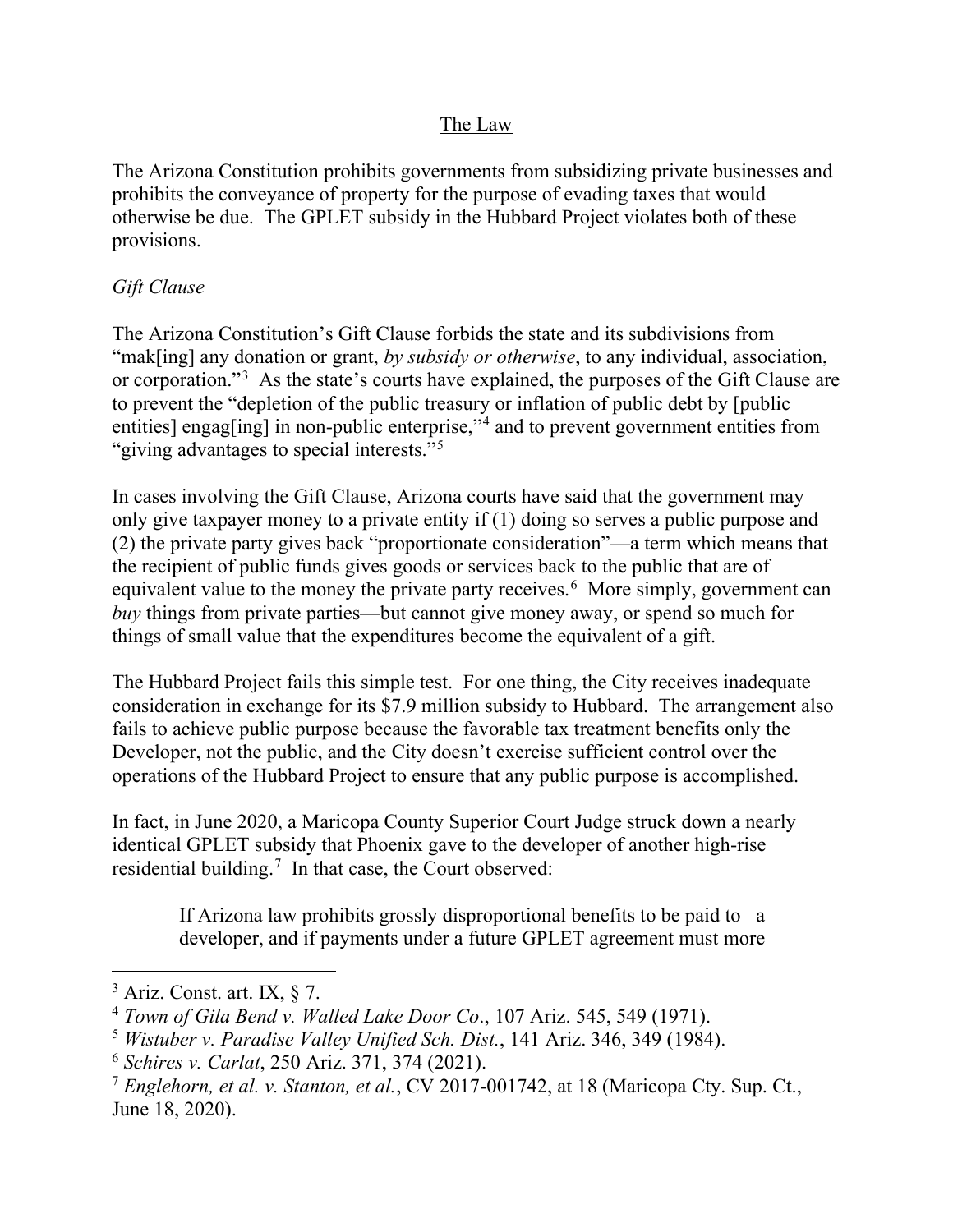closely approximate the amount of *ad valorem* taxes, does the GPLET have any remaining usefulness to incent redevelopment? In other words, this judicial officer questions whether the death knell for the GPLET's usefulness has rung. $8$ 

Yet, despite that admonition, less than four months later, the City approved this GPLET tax abatement without ensuring that taxpayers receive appropriate consideration.

# *Conveyance to Evade Taxation*

Voters amended the Arizona Constitution in 1980 to prevent the transfer of property to evade the payment of taxes. Under the Evasion Clause, "[n]o property shall be exempt [from property taxes] which has been conveyed to evade taxation."[9](#page-3-1)

But the express purpose and the intention of the City and Hubbard in entering the development agreement, however, is to relieve Hubbard for eight years of its obligation to pay property tax that it would otherwise have to pay.[10](#page-3-2) In other words, the *stated* goal of the agreement is to evade taxation. The developer is conveying its property to the City—on which it would otherwise be liable for taxes—and the City is accepting that conveyance for a reason the Constitution prohibits.

Taxpayers brought this case to enforce the constitution's prohibition on unlawful subsidies and to protect taxpayer resources that they have an obligation to replenish.

# Case Logistics

The plaintiffs in this case are Bramley Paulin and Mat Englehorn. They and their businesses are Phoenix taxpayers responsible for paying property, sales, and other taxes, and they bear a share of the tax burden and are liable for replenishing the public coffers for unlawful government subsidies.

The defendants are the City of Phoenix and the Phoenix City Manager, acting in his official capacity.

The case was filed in the Superior Court of Arizona in Maricopa County on May 4, 2022.

<span id="page-3-1"></span><span id="page-3-0"></span><sup>8</sup> *Id.* 

 $9$  Ariz. Const. art. IX,  $\S$  2(12).

<span id="page-3-2"></span><sup>&</sup>lt;sup>10</sup> Disposition and Development Agreement between the City of Phoenix, Arizona, and Hubbard Street Group at § 303.